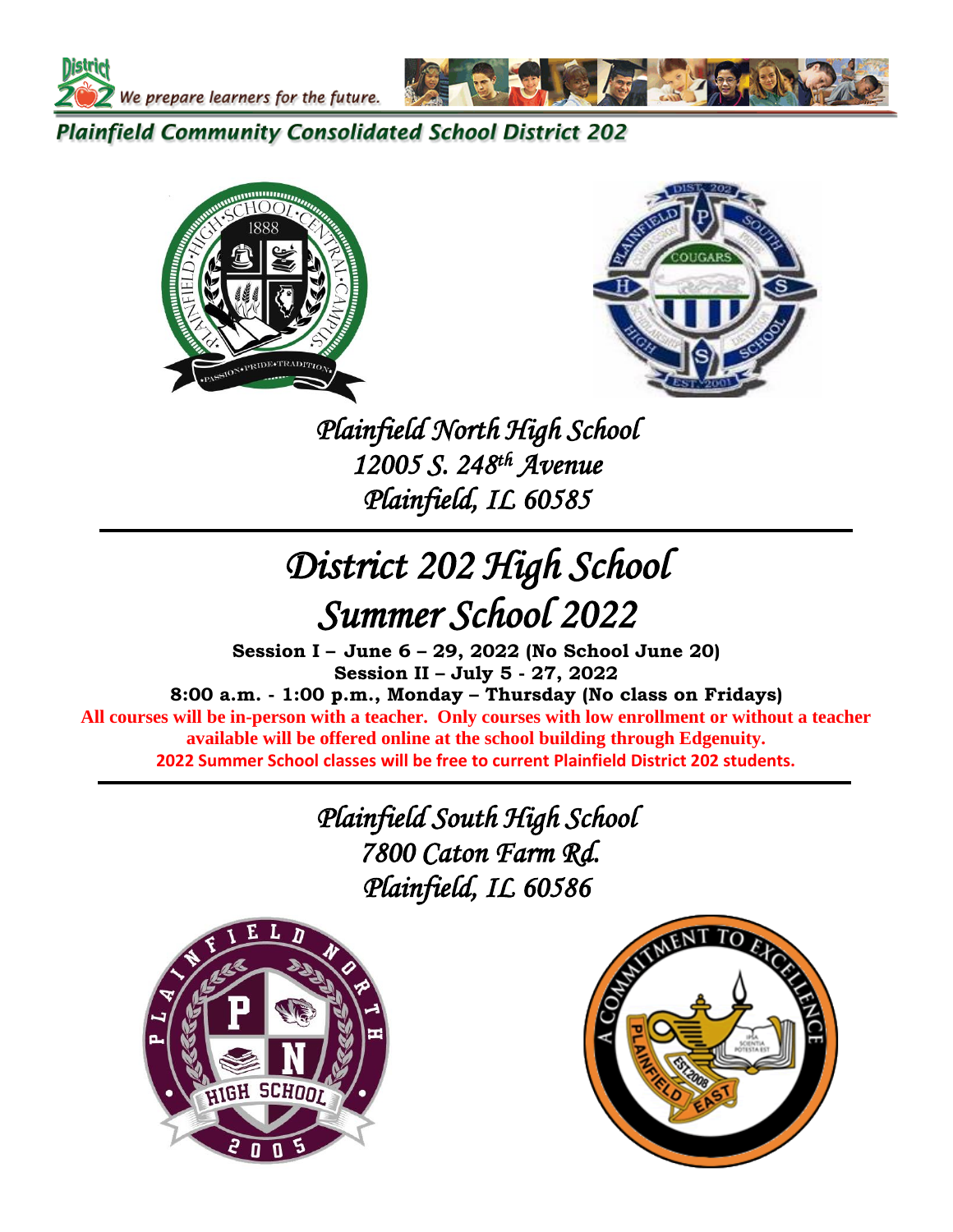# **ADDENDUM**

# **2022 District 202 High School Summer School Session I – June 6-29, 2022 (No School June 20) Session II – July 5-27, 2022**

# **8:00 a.m. - 1:00 p.m., Monday – Thursday (No class on Fridays)**

**All courses will be in-person with a teacher. Only courses with low enrollment or without a teacher available will be offered online in the school building through Edgenuity. 2022 Summer School classes will be free to current Plainfield District 202 students (except Driver Ed BTW and purchase of English novels).**

# **Summer school courses in 2022 will be in-person:**

- Locations will include either Plainfield North HS or Plainfield South HS
- Dependent upon student enrollment and teacher availability, specific courses may only be offered inperson online through Edgenuity and will be determined once registration is complete.
- In-person, teacher-taught courses will result in a letter grade that will be factored into their GPA.
- In-person, teacher-taught courses are NCAA approved courses.
- Summer school students who provide evidence of the need to quarantine during their summer school course will be moved to an online platform or allowed to drop the course without penalty.
- All students will need to follow the guidelines in the School Health, Safety, and COVID-19 Information on the district's website. <https://www.psd202.org/page/2020-21-covid>
- If a teacher needs to quarantine, every effort will be made to replace the in-person teacher. If one cannot be found, the class may be moved to online in-person at the school through Edgenuity or the student will be allowed to drop the course without penalty.

# **Low Enrollment or No teacher available courses:**

- Dependent upon student enrollment and teacher availability, specific courses may only be offered inperson online at the school through Edgenuity and will be determined once registration is complete.
- Edgenuity courses are NOT NCAA approved courses and should not be taken by students who plan to participate in athletics in college.
- Edgenuity courses result in a Pass/Fail grade; no letter grade will be issued.
- Courses through Edgenuity will still require daily in-person attendance. Students will be dropped if they are absent more than two days.
- Students will need to work outside of class hours to complete a class through Edgenuity.

# **Bridge Courses in math and English for incoming 9th graders!!**

# **Algebra I Bridge (.5 credits)**

This course is designed for incoming 9<sup>th</sup> grade students who need additional time and instruction to learn the pre-Algebra math skills to have success in Algebra I as a freshman. This course will be taught in-person by a Plainfield math teacher and is strongly recommended for students who struggled in math during  $8<sup>th</sup>$  grade. This course earns a half-credit (.5 credit) math elective but does not replace any of the three years of math required in high school.

# **English I Bridge (.5 credits)**

This course is designed for incoming 9<sup>th</sup> grade students who need additional time and instruction in building skills in writing and reading to be ready for success in English I as a freshman. This course will be taught in-person by a Plainfield English teacher and is strongly recommended for students who struggled in English during 8<sup>th</sup> grade. This course earns a half-credit (.5 credit) English elective but does not replace any of the four years of required English courses.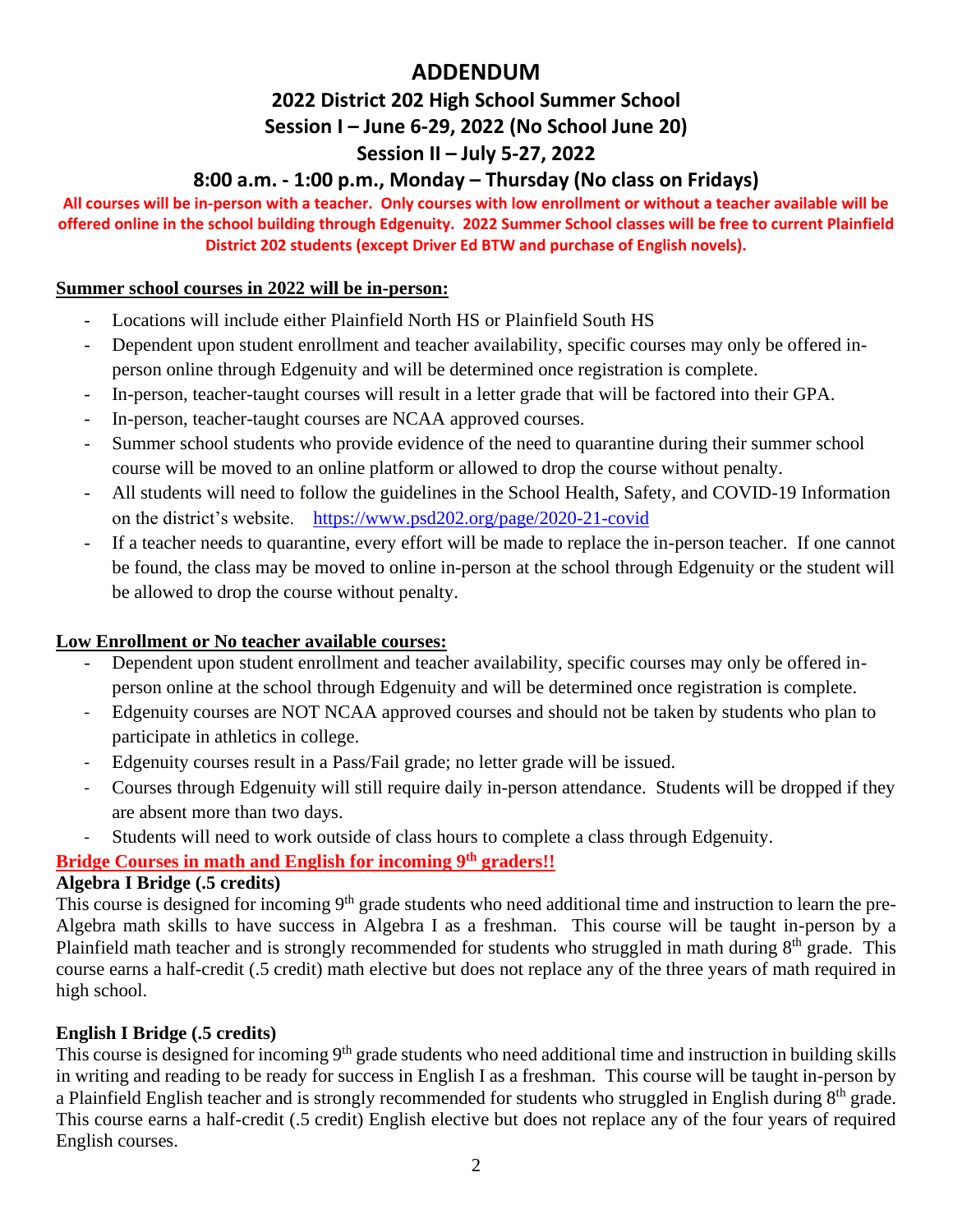# **District 202 High School Summer School 2022**

#### **General Information**

District 202 High Schools provide a summer school program that offers high school credit courses to incoming freshmen and current high school students. Residents and non-residents of District 202 may enroll in the summer program. Courses offered are recognized for credit, except where noted, and may be used to fulfill graduation requirements. Credits may be transferred to other high schools.

#### **Where to Register**

The Summer School Registration Form, Summer School Expectation Form, Health Information Form, and Internet Agreement Form need to be completed and submitted to the Curriculum & Instruction Office at your home high school. If you are mailing your Summer School Registration Forms, please mail to your home high school and address it to the Curriculum & Instruction Office: Summer School.

| <b>PHSCC</b>            | <b>PEHS</b>             | <b>PSHS</b>           | <b>PNHS</b>                        |
|-------------------------|-------------------------|-----------------------|------------------------------------|
| 24120 W. Fort Beggs Dr. | 12001 S. Naperville Rd. | 7800 W. Caton Farm Rd | $12005$ S. $248$ <sup>th</sup> St. |
| Plainfield, IL 60544    | Plainfield, IL 60585    | Plainfield, IL 60586  | Plainfield, IL 60585               |

#### **When to Register**

Registration begins on February 10, 2022, and offices are open from 7:00 a.m. to 2:30 p.m. The registration deadline for summer school is May 9, 2022. Summer School Registrations are accepted on a first come first serve basis. After the registration deadline applications will be accepted on a space available basis. A confirmation letter will be mailed home for session(s) one and/or two a week prior to the start of the first session if registered by May 6th.

#### **Location**

In-person Summer School 2022 will be held at Plainfield North High School and Plainfield South High School. In-person *summer school students are to report to the Auditorium at their respective school at 7:45 a.m. on the first day of each session for a short orientation and to receive their room assignments. NOTE: BUS SERVICE IS PROVIDED FOR QUALIFYING DISTRICT 202 STUDENTS, more information to follow.*

#### **Tuition (Due at time of registration)**

Current 2021-22 D202 Students: \$ 0.00 per half-unit credit (one session) Non-District 202 Students: \$290.00 per half-unit credit (one session) Behind the Wheel:  $$300.00 \text{ D}202 \text{ students}/$400.00 \text{ non-students}$  (plus cost for DE class) ELD Vocabulary Development: \$ 0.00 (one session)

#### **Low Enrollment Courses**

In these instances, families will be contacted after May 9, 2022, to determine if students are interested in taking a course on-line through Edgenuity, but daily attendance at the school will be required.

#### **Attendance**

Summer School is an intensive and compressed academic experience. Semester-long courses are taught in a fourteen-day block rather than the traditional eighteen-week semester. Because of this time compression, attendance is extremely important. The following regulations will be enforced:

- A student will be dropped (no credit/no refund) when he/she accumulates any more than two (2) days of absences from a summer school class.
- An absence is defined as missing one or more hours of class.
- An absence will be recorded if a student arrives to class after 9:00 a.m. or leaves class before 12:00 p.m.
- A tardy is defined as being away from the class for less than one hour. A tardy will be treated as onehalf day of absence.
- Any combination of the above, that totals more than two (2) days, will result in the student being dropped from summer school without a refund and without credit for the course.
- Parents must call the attendance line at **Plainfield North (815) 254-6014 or Plainfield South (815) 439- 5533 by 8:00 a.m.** when their student is going to be absent.
- Vacation days and/or days of illness count as absences from summer school. A doctor's note and/or parent call-in will not excuse a student absence. *There are no excused absences in summer school.*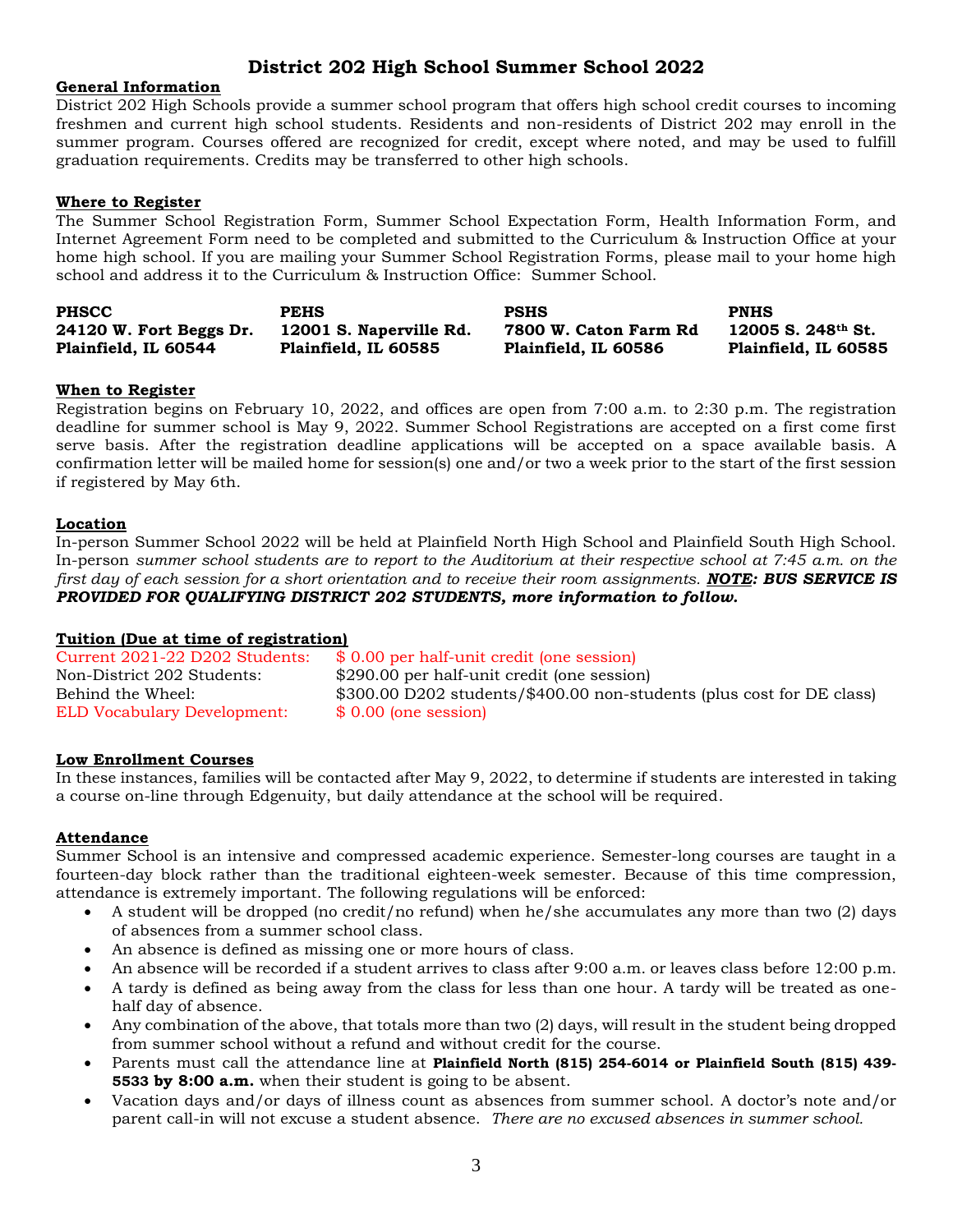#### **Grades**

Summer school grades will be available on Home Access Center (HAC). Contact the summer school teacher directly with any grade questions. Report cards will not be mailed home. **FINAL EXAMS WILL BE GIVEN AS PART OF THE CLASS IN BOTH IN-PERSON AND ONLINE SUMMER SCHOOL.**

#### **Special Education or 504 Support**

Students with Individual Education Plans (IEP's) or 504 Plans can receive the similar resource or accommodation support services during the summer sessions that they received during the regular school year. Special education teachers are available in the Resource Lab to assist students. Modifications, adaptations and/or accommodations are made in the general education classroom, and special education teachers are also available in some general education classes to assist students.

#### **Summer School Courses**

### *Please note:* **Session I is semester one; Session II is semester two. If repeating a course, please identify what semester is to be repeated on the application.**

**Note:** Students that need to complete a full credit of a course must register for and complete both summer school sessions. If a student needs only one semester of credit, Semester 1 credit (0.5 credits) will be issued for students completing Session 1 (June 6- June 29, Monday-Thursday) and Semester 2 credit (0.5 credits) will be issued for student completing Session 2 (July 5 - July 27, Monday-Thursday).

**Algebra 1** 

**Grade Open to:** Incoming 10-12 Credit Recovery Only **Credit:** 0.5 **Prerequisite:** None **Fees:** \$0.00 Workbook Fee/In-person Session Only

This course is the introductory course in the math sequence. Topics include equations, inequalities and systems of equations and inequalities; graphing polynomial functions, exponential functions, and quadratic functions; and applying the properties of descriptive statistics to problem solving*. Graphing calculator required (TI-84, TI-84+ preferred). Workbook fee of \$0.00 added to In-person registration only.*

#### **Algebra 2**

**Grade Open to:** Incoming 10-12 Credit Recovery Only **Credit:** 0.5 **Prerequisite:** Algebra 1 & Geometry **Fees:** \$0.00 Workbook Fee/In-person Session Only

This course provides instruction that covers the following topics: solving equations, inequalities, and systems of equations and inequalities; graphing polynomial functions, conics, exponential, and logarithmic functions; simplifying rational expressions and applying properties of complex numbers and trigonometric ratios to solve problems. **Graphing calculator required (TI-84, or TI-84+ preferred)**. *Workbook fee of \$0.00 added to In-person registration only.*

**Biology Grade Open to:** Incoming 10-12 Credit Recovery Only **Credit:** 0.5 **Prerequisite:** None

This laboratory course is designed for students with a variety of skills and ability levels. It examines the following topics in depth: chemistry of life, the biosphere, populations, cell structure and function, DNA and inheritance, evolution, and classification. A significant emphasis is placed on scientific methodology. Recurring themes include ecology, genetics, and evolution.

**Chemistry Grade Open to:** Incoming 11-12 Credit Recovery Only **Credit:** 0.5 **Prerequisite:** Algebra 1

This course is designed for any student interested in acquiring an exposure to the science of chemistry. It explores modern chemical concepts such as matter, atomic structure, stoichiometry, periodic table, gas laws, nuclear chemistry, chemical equations, and nomenclature through laboratory investigation and a study of the development of major theoretical topics when applicable. An emphasis is placed on conceptual developments and basic chemistry skills. **Graphing calculator required (TI-84, or TI-84+ preferred).**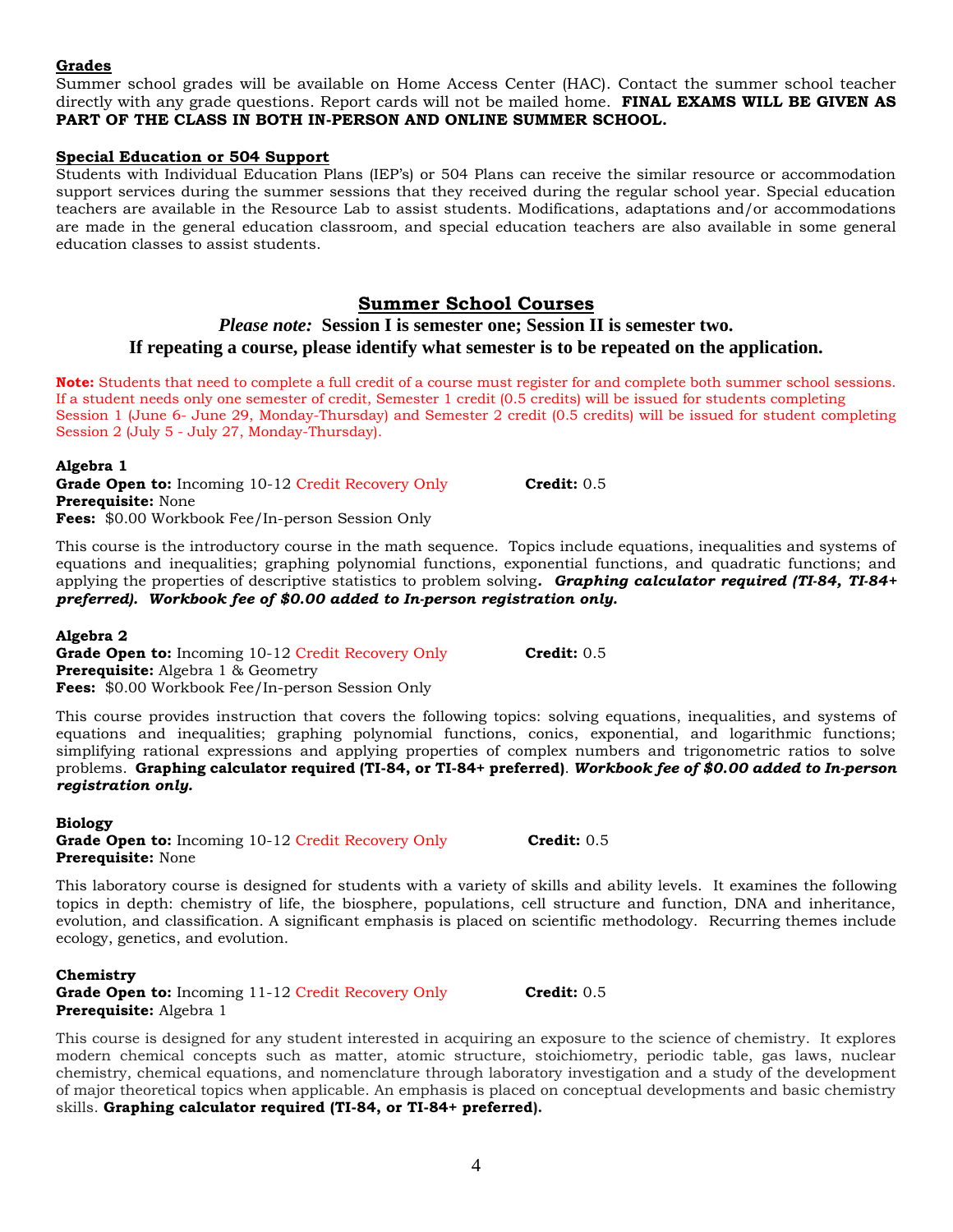#### **Computer Applications (only available Session II) Grade Open to:** Incoming 9-12 **Credit:** 0.5 **Prerequisite:** Introduction to Computer Technology

This course is designed to provide students with hands-on experience with personal computers. The student gains knowledge of computer technology through use of Microsoft Office. Students will learn Word, Excel, Power Point, and Access and develop the knowledge and skills necessary to apply learning in personal and/or business applications. These programs are beneficial in students' daily lives and in a variety of careers.

#### **Driver Education, CPR, First Aid, and Safety (Offered only during Session 1: June 6 - June 29, 2021) BTW is available at the student's home school session 1 and 2 based on scheduling and availability. Grade Open to:** Incoming 10-12 **Credit:** 0.5

**Prerequisite:** Students must pass 8 courses in the previous two semesters. Students must be at least 15 years of age prior to the start of summer school. Course offering is dependent on teacher availability.

**BTW Fees:** \$ 300.00 (In-District); \$400.00 (BTW) + \$290.00 (class) (Out-of-District). Students must pay the Behind the Wheel (BTW) fee with summer school registration. Students will also have an additional state fee for student driver permit and are required to purchase safety supplies for use with American Red Cross skills. The BTW instruction will be provided at the student's home school (non-202 students – offered at summer school building location). Course offering is dependent on teacher availability.

Driver Education, First Aid, and Safety will promote the development of citizens who learn traffic regulations and laws to become safe and responsible users of the highway transportation system. This program uses an integrated approach to the classroom phase of driver education and the behind-the-wheel phase. American Red Cross first aid and safety curriculum, along with the American Red Cross adult and infant CPR will be included. Also, AED training is incorporated to enhance the students' knowledge of their contributions and responsibility as a citizen, not only on the roads, but within the total community. All sophomores, juniors, and seniors under the age of eighteen must successfully complete all phases of Driver Education prior to receiving a State of Illinois Driver's license. *Under State of IL guidelines, students are only allowed 2 days of absence for this course.*

**Economics Grade Open to:** Incoming 11-12 **Credit:** 0.5 **Prerequisite:** None

This one-semester course gives the student an understanding of our economic system and its principles. Students learn about the factors of production, supply and demand, economic systems other than capitalism, business enterprise, and government in a developing economy. In addition, the student learns the principles of educated purchasing as a consumer through decision-making and money-management processes. Economics is recommended for the college-bound student. This course can be used to meet the consumer education credit for graduation.

**English I Grade Open to:** Incoming 10-12 Credit Recovery Only **Credit:** 0.5 **Prerequisite:** None **Fees:** Cost of required paperback book

Students will read a variety of texts to analyze key ideas, details, and structures with the goal of summarizing information, creating inferences and evaluating author's purpose. Additionally, students will express themselves across all writing formats, using standardized writing procedures and language, to develop a central idea, maintain a coherent focus, and elaborate the points made with relevant research and/or examples. Finally, students will engage in formal and informal verbal discourse to exchange ideas effectively.

**English II Grade Open to:** Incoming 11-12 Credit Recovery Only **Credit:** 0.5 **Prerequisite:** None **Fees:** Cost of required paperback book

Students will analyze various works in different artistic mediums to evaluate how authors craft their prose to establish a purpose. Through writing, students construct diverse writing products using complex materials and specialized sources to formulate a central idea, maintain a coherent focus, and elaborate with relevant research and/or examples. Through a variety of speaking situations, students will use formal and academic English appropriate for a purpose.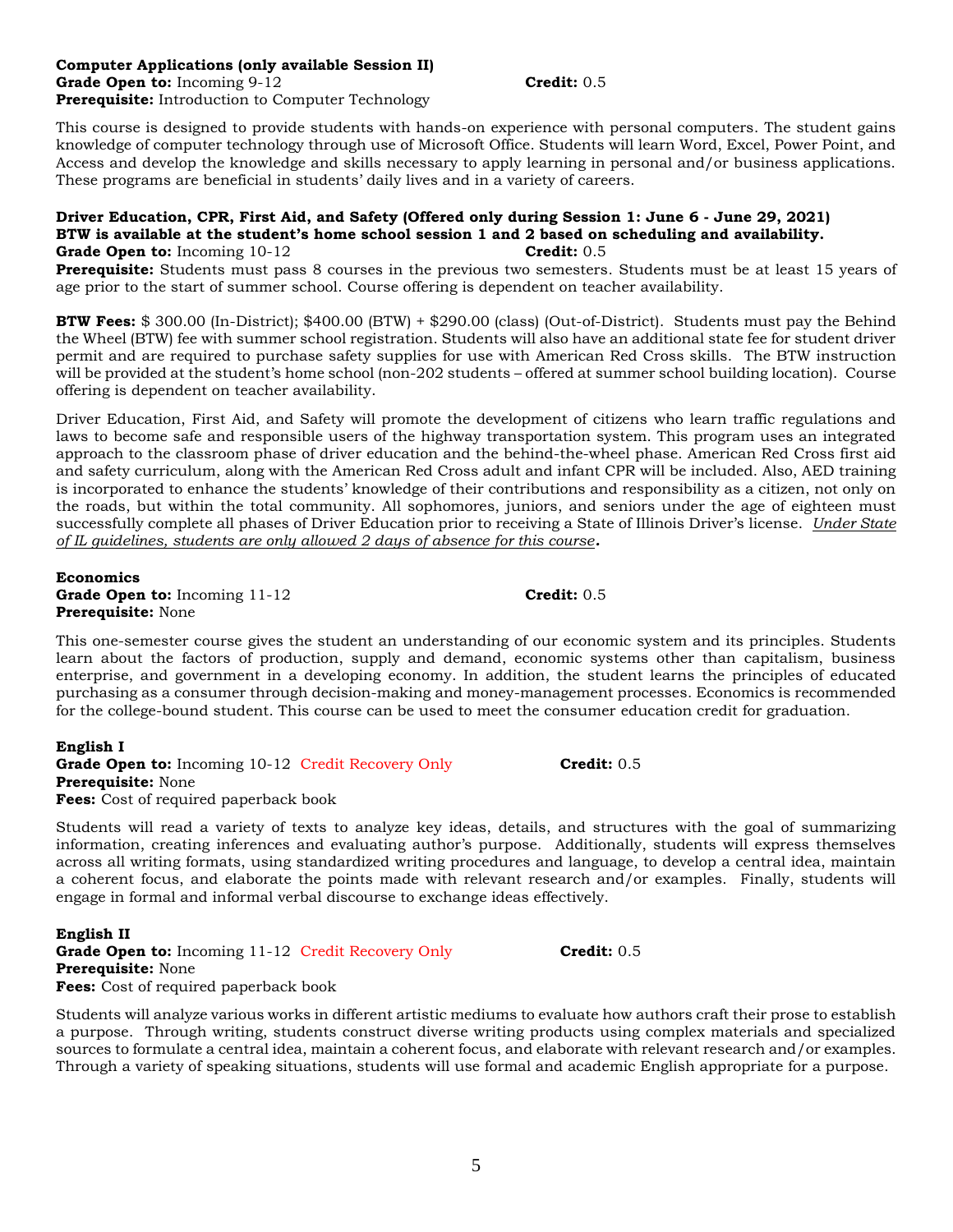#### **English III Grade Open to:** Incoming 12 Credit Recovery Only **Credit:** 0.5 **Prerequisite:** None **Fees:** Cost of required paperback book

Students will analyze various complicated works by dissecting structure of text, assessing point of view, and determining themes. Through writing, students will develop an argument by comparing various ideas and themes, making inferences, citing specific textual evidence and/or relevant research to support relationships between selections. Through a variety of collaborative speaking situations, students will use formal and academic English appropriate for a purpose.

#### **English IV Grade Open to:** 12 Credit Recovery Only **Credit:** 0.5 **Prerequisite:** None **Fees:** Cost of required paperback book

Students will interpret and analyze multiple complex literary and informative texts independently and proficiently in order to evaluate author purpose and approach. They will synthesize information and evidence from diverse media sources to communicate findings in various well-organized and audience appropriate formats. Through both written and verbal expression, students will construct unique arguments, appropriate to style and task, that present substantive ideas rooted in analysis, reflection and research that demonstrate a strong command of Standard English grammar and elevated academic language.

### **ELD Vocabulary Development**

Grade Open to: Incoming ELD 9<sup>th</sup> – 12<sup>th</sup> grade **Credit:** 0.5 *Plainfield South location only* **Prerequisite**: None **Fees:** Cost of classroom activities **\$0.00 / Session**

This summer school course is designed for students to get a jumpstart on the next school year's upcoming courses and focuses on learning the required vocabulary terms in English, math, science, and social studies. The goal of this course is to decrease the student's workload during the school year, improve their background knowledge, and improve their grades. Each week will focus on a specific content area and students will be pre-taught the core vocabulary for the upcoming school year. Students will use authentic learning opportunities to synthesize their learning such as experiments, field trips, debates, discussions, technology, or manipulatives.

#### **Geometry**

**Grade Open to:** Incoming 10-12 Credit Recovery Only **Credit:** 0.5 **Prerequisite:** Algebra 1 **Fees:** \$0.00 Workbook Fee/In-person Session Only

This course focuses on congruence, proof, and constructions and the application of those concepts to similarity, circle, trigonometry, polygons, and solids. Connections of Algebra and Geometry will be built through the use of coordinates. *Graphing calculator required (TI-84, TI-84+ preferred). Workbook fee of \$0.00 added to In-person registration only.*

**Government Grade Open to:** Incoming 11-12 **Credit:** 0.5 **Prerequisite:** None

This course focuses on an extensive study of the executive, legislative, and judicial branches of the U.S. Federal Government. State and local governments are also major areas of study. Required tests on the U.S. Constitution, Illinois Constitution, Declaration of Independence, and Flag Codes are administered at this time. The student understands the rights and responsibilities of a citizen of the United States and the state of Illinois upon completion of this course.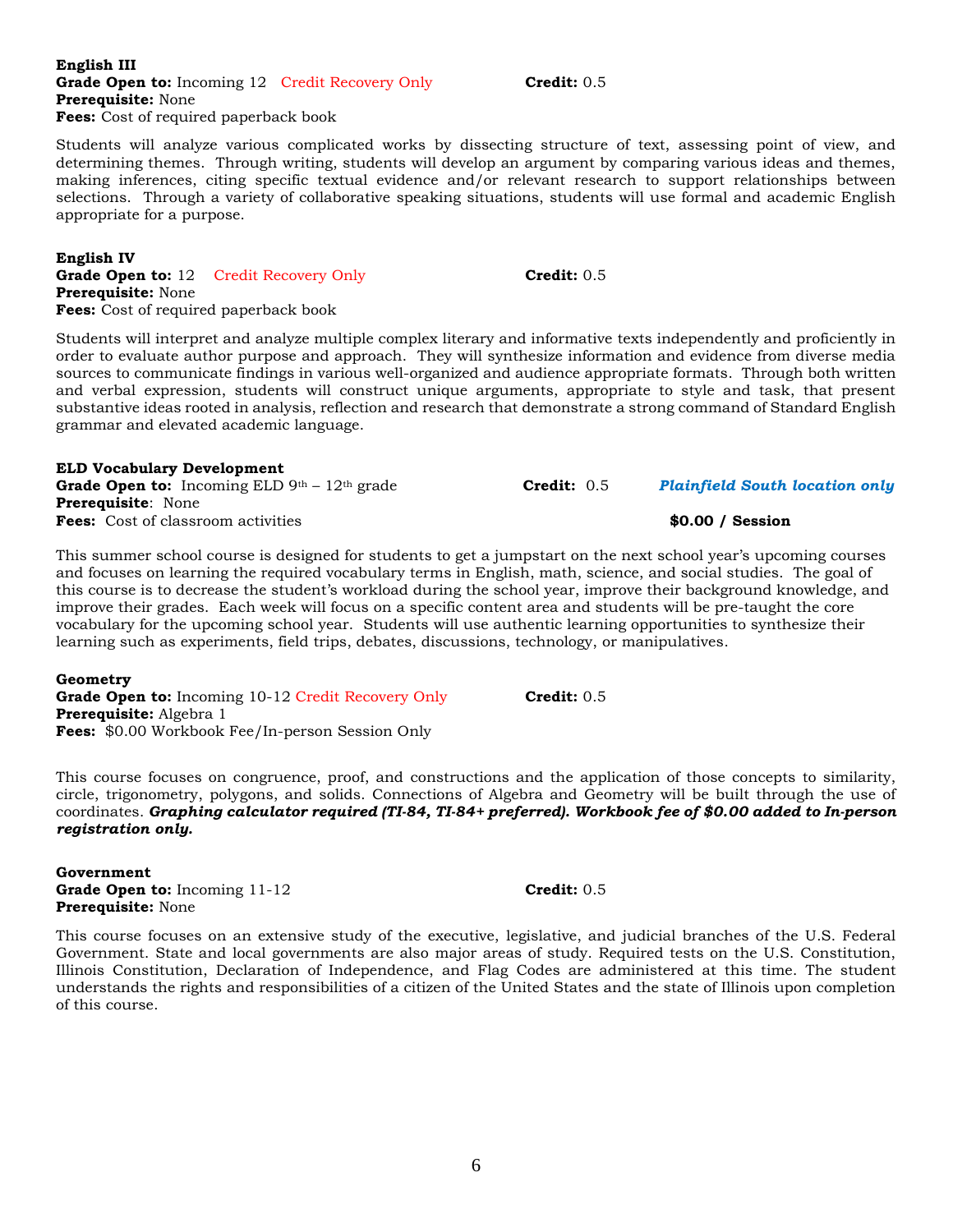#### **Introduction to Computer Technology (only available Session I) Grade Open to:** Incoming 9-12 **Credit:** 0.5 **Prerequisite:** None

This course is designed to teach students the touch system of the alpha/numeric keyboard on the personal computer, with an emphasis on proper keying techniques and proofreading/editing skills. Students will develop speed and accuracy while producing and editing properly formatted documents utilizing the appropriate software applications. Students also gain knowledge of Microsoft Word. Basic word processing introduced. Students key academic reports, personal letters, tables and a capstone project on Microsoft Word. The development of employability skills is included in the course. This course is required before entry into other business computer classes. This course is only offered during session one.

#### **Physics**

**Grade Open to:** Incoming 11-12 Credit Recovery Only **Credit:** 0.5 **Prerequisite:** Algebra 1

This course introduces students to the central concepts of physics as it relates to events familiar in the everyday environment, including: motion, forces, energy, matter, heat, sound, light, and the inside of atoms. Course emphasis is on lab work as well as on lecture, and on comprehension as well as computation. **Graphing calculator required (TI-84, or TI-84+ preferred).**

#### **Physical Science**

Grade Open to: Incoming 11-12 Credit Recovery Only **Credit**: 0.5 **Prerequisite:** Biology & Teacher Recommendation

Physical Science will teach students critical thinking and problem-solving skills while introducing them to concepts in Physics, Chemistry and Earth/Space Science. This course incorporates real work problem-based activities, hands on laboratory experiences, scientific research/writing techniques, and reinforces the algebra skills required for scientific processes. Physical Science will provide students a solid understanding of the following topics: Force, Motion, Energy, Waves, Electricity and Magnetism, Earth's Climate and Processes, The Solar System, Chemical Structures and Reactions. **Graphing calculator required (T1-84, or T1-84+ preferred).**

**US History Grade Open to:** Incoming 10-12 **Credit:** 0.5 **Prerequisite:** None

This course is a survey of U.S. History, originating with a review of the founding of our nation. It investigates the study of Presidential administrations and compares major historical events and movements with a focus on the social, economic, and political aspects of America's past. Students are expected to think critically in order to participate in classroom discussions and produce analytical essays utilizing primary and secondary source documents.

**World History Grade Open to:** Incoming 9-12 **Credit:** 0.5 **Prerequisite:** None

This course examines the development of Western Culture from Middle Ages to the aftermath of World War I. Students will assess the nature of changes in global frameworks and their causes and consequences, as well as comparisons among major societies. Students are expected to think critically in order to participate in classroom discussions and produce analytical essays utilizing primary and secondary source documents.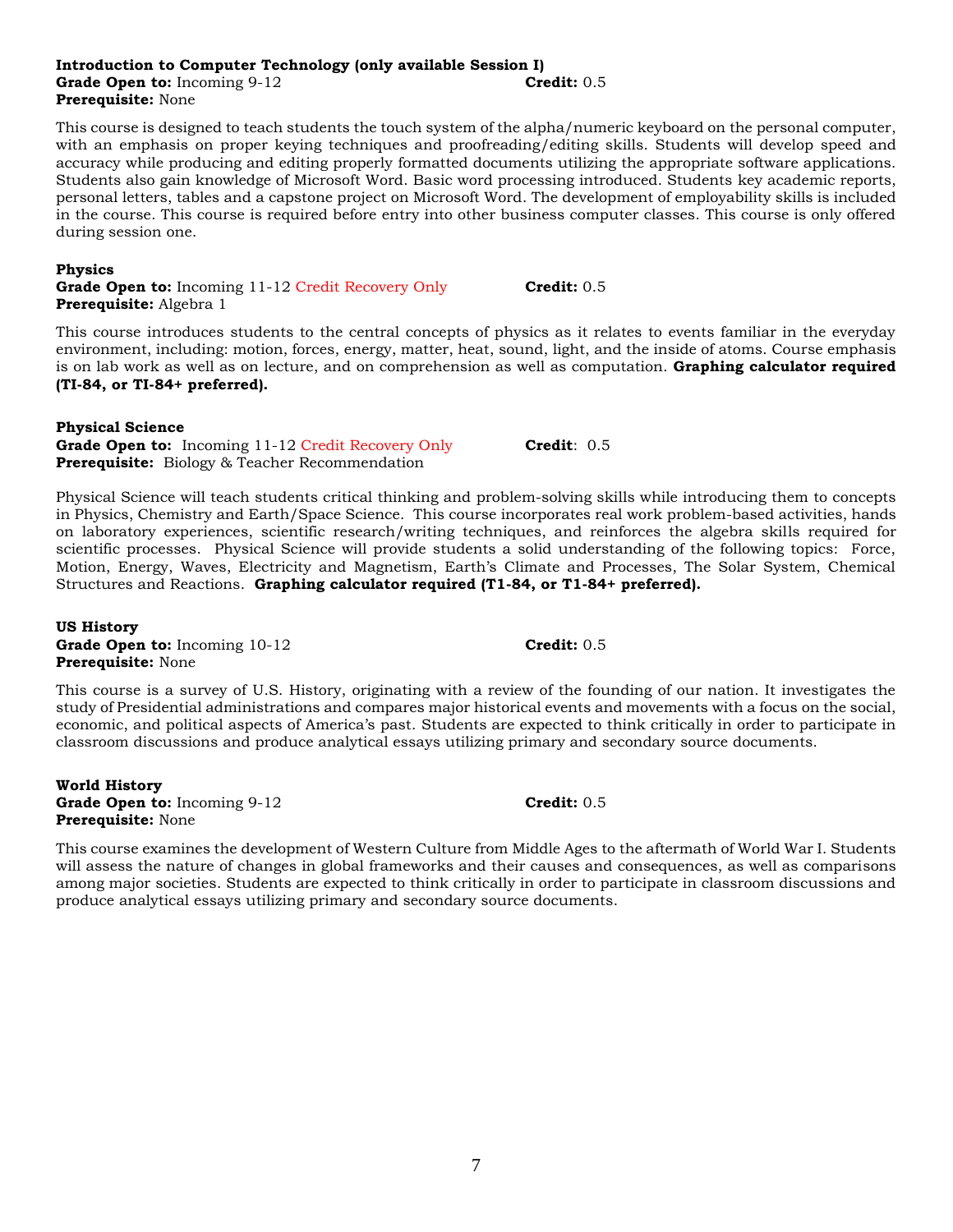This course is designed to help students obtain a better understanding of basic math skills and build a foundation for future mathematical study. Some of the topics of study include problem-solving techniques, operations with variables, equation and inequality solving, order of operations, mathematical properties, writing and evaluating expressions, inverse operation, and factorization. Instruction is individualized as needed. *Graphing calculator required (TI-84, TI-84+ preferred).* 

**FND Algebra 1B** Credit Recovery Only **Grade Open To:** Incoming 11-12 **Credit: 0.5 Credit: 0.5 Prerequisite/Grade Recommendation:** Algebra 1A & IEP Team Recommendation

This course is designed to help students gain a better understanding of algebra and master its concepts. Some of the topics include: measurement, fraction concepts, percentages, ratios, graphing, numeric operations, calculator operations, decimals, integers, equations, statistics, rational numbers, and basic geometry concepts. Instruction is individualized as needed. *Graphing calculator required (TI-84, TI-84+ preferred).* 

**FND Geometry** Credit Recovery Only **Grade Open To:** Incoming 11-12 **Credit:** 0.5 **Prerequisite/Grade Recommendation:** Algebra I, Parts 1 & 2 and IEP Team recommendation

This special education course is designed to help students gain an understanding of general topics in geometry. Students will be able to identify different types of lines and angles and their relationships. Some of the topics covered in this class will include: angle & triangle identification, congruence, similarity & basic trigonometry, quadrilaterals & their properties; solving problems for perimeter, area, volume and surface area. Instruction is individualized as needed.

**FND General Math 1** Credit Recovery Only **Grade Open To:** Incoming 10 **Credit:** 0.5 **Prerequisite/Grade Recommendation:** IEP Team Recommendation

This special education course is designed to provide foundations in essential math skills. Some of the topics include problem solving techniques, decimals, fractions, and pre-algebra concepts. Instruction is individualized as needed.

#### **Fundamental Special Education Summer School Courses**

# *Please note:* **Session I is semester one; Session II is semester two. If repeating a course, please identify what semester is to be repeated on the application.**

**Note:** Students that need to complete a full credit of a course must register for and complete both summer school sessions. **All sessions will be offered only in-person.**

#### **Instructional Options**

Classroom instruction will be completed through our Edgenuity program with support and guidance by a certified special education teacher. Classroom will be content specific (English, math and social studies classrooms). Students and parents will have three options:

**Option One**: take two courses (1.0 credit) during both Session I and Session II. Students will take the first course from 8:00-10:30 and the second class from 10:30-1:00. Transportation will be provided.

**Option Two**: take one course (.5 credit) during Session I between 8:00-1:00. Transportation will be provided.

**Option Three**: take one course (.5 credit) during both Session I and Session II between 8:00-10:30. Transportation will NOT be provided.

**FND Algebra 1A** Credit Recovery Only Grade Open To: Incoming 10-11 **Credit: 0.5 Prerequisite/Grade Recommendation:** IEP Team Recommendation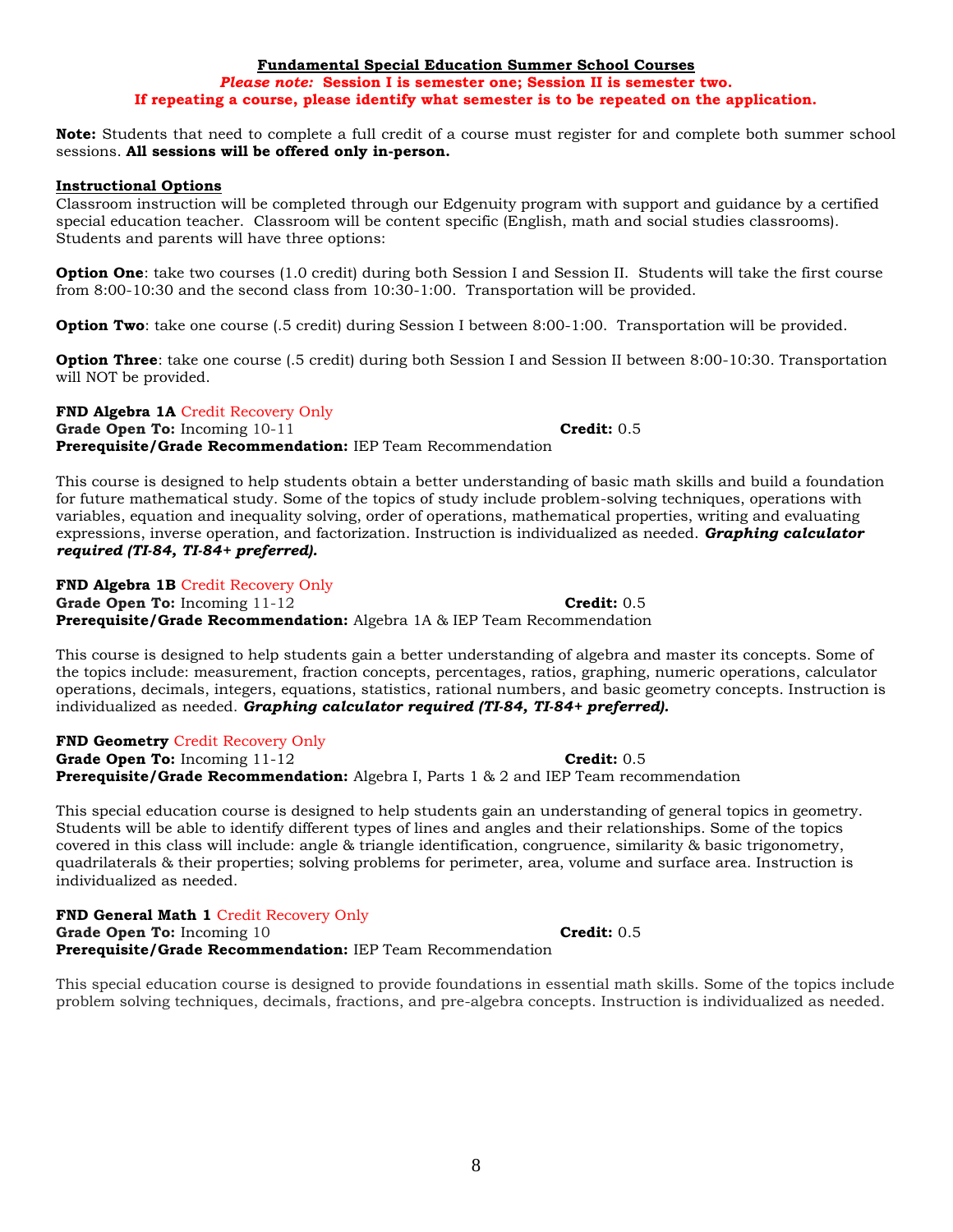#### **FND General Math 2** Credit Recovery Only **Grade Open To:** Incoming 10-11 **Credit:** 0.5 **Prerequisite/Grade Recommendation:** IEP Team Recommendation

This special education course is designed to provide foundations in pre-algebra concepts. Students will learn about fractions and decimals, inequalities, square roots, and irrational numbers. Other topics included are variables, algebraic patterns, expressions and algebraic rules and properties. The class will also address basic geometric concepts such as surface area and volume of 3D shapes along with measurements of angles and lines. Instruction is individualized as needed.

**FND Practical Math** Credit Recovery Only Grade Open To: Incoming 11-12 **Credit: 0.5 Prerequisite/Grade Recommendation:** IEP Team Recommendation

This special education course is designed to aid students to meet challenges faced by most consumers. The topics include: basic skills of computation, calculator applications, budgeting, handling savings and checking accounts, loan applications, buying and financing a car, automobile insurance, buying/renting a house, paying income taxes and using tax tables. Instruction is individualized as needed.

**FND English I Credit Recovery Only** Grade Open To: Incoming 10 **Credit: 0.5 Credit: 0.5 Prerequisite:** IEP Team Recommendation

This year long special education course is designed to support students as they read a variety of texts to identify key ideas, details, and structures with the goal of summarizing information and evaluating theme. Students will produce a written product using the standardized writing process.

**FND English II** Credit Recovery Only Grade Open To: Incoming 11 **Credit: 0.5 Prerequisite**: IEP Team Recommendation

This special education course is designed to support students as they analyze the author's attitude through various characteristics of tone. Through writing, students construct writing products using materials and sources to formulate a central idea, maintain a coherent focus, and elaborate with relevant research examples. Second semester focuses on persuasive techniques, formalizing claims, and writing a formal research paper.

**FND English III** Credit Recovery Only **Grade Open To:** Incoming 12 **Credit:** 0.5 **Prerequisite**: IEP Team Recommendation

This special education course is designed to support students as they analyze various works by identifying the structure of the text, use of rhetoric in an argument, and evaluating the effectiveness of the intended argument. Through writing, students will develop an argument by comparing various ideas and themes, making inferences, and citing specific textual evidence.

**FND English IV** Credit Recovery Only Grade Open To: Incoming 12 **Credit:** 0.5 **Prerequisite**: IEP Team Recommendation

This special education course is designed to support students as they interpret and analyze literary and informative texts. They will synthesize information and evidence from diverse media sources to communicate findings in various well-organized and audience appropriate formats. Through both written and verbal presentations, students will construct arguments that present ideas rooted in analysis, reflection, and research.

#### **FND U S History**  Grade Open to: Incoming 10-11 **Credit: 0.5 Credit: 0.5 Prerequisite/Grade recommendations:** IEP Team Recommendation

This special education course reviews the founding of the nation, the history of our Presidents, and studies major historical events as they relate to America's past and present. Students will be expected to produce projects and assignments, which demonstrate understanding through the use of texts, supplemental materials and teachergenerated curriculum. Instruction is individualized as needed.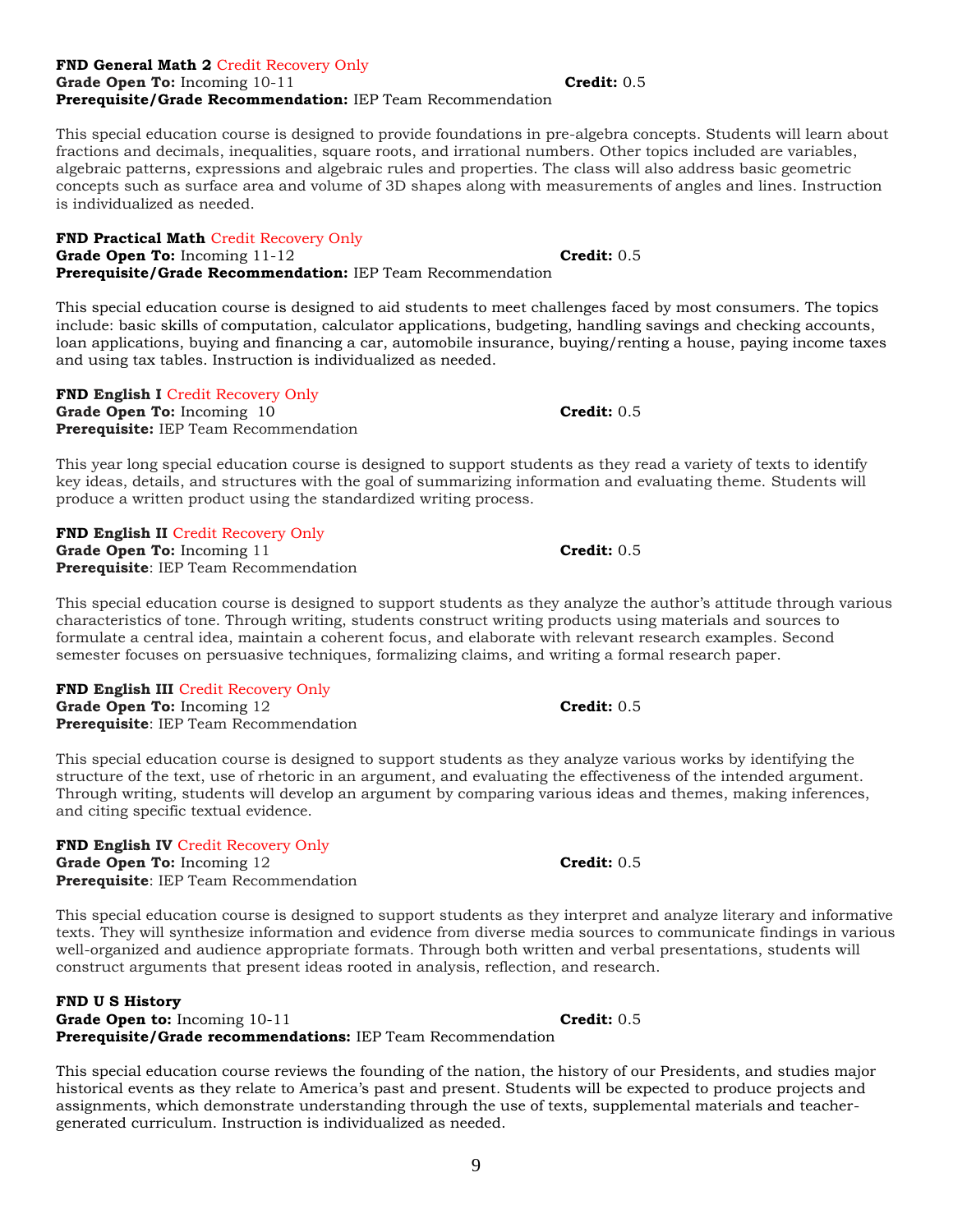#### **FND Government & Civics Grade Open to:** Incoming 11-12 **Credit:** 0.5 **Prerequisite/Grade recommendations:** IEP Team Recommendation

This special education course studies the executive, legislative and judicial branches of government at the Federal, State and Local levels. Students will gain an understanding of their country's legal system, as well as the rights and responsibilities of a citizen of the United States and the State of Illinois during the semester. Students will be expected to pass the required tests on the U.S. Constitution, Illinois Constitution, as well as show an understanding of the Declaration of Independence and Flag Codes through projects with the use of supplemental materials and teacher-generated curriculum. Instruction is individualized as needed.

#### **FND Economics**

**Grade Open To:** Incoming 11-12 **Credit:** 0.5 **Prerequisite/Grade Recommendation:** IEP Team Recommendation

This special education course provides students with an understanding of the United States economic system and principles. The students will learn about supply and demand, factors of production, a variety economic systems, business enterprise and government in a developing economy. The student will learn the principles of educated purchasing as a consumer through decision- making and money management processes. Due to the unique learning needs of these students, the curriculum and materials will be modified, and used in conjunction with supplementary materials and teacher-generated materials. *This course can be used to satisfy the consumer education credit for graduation.*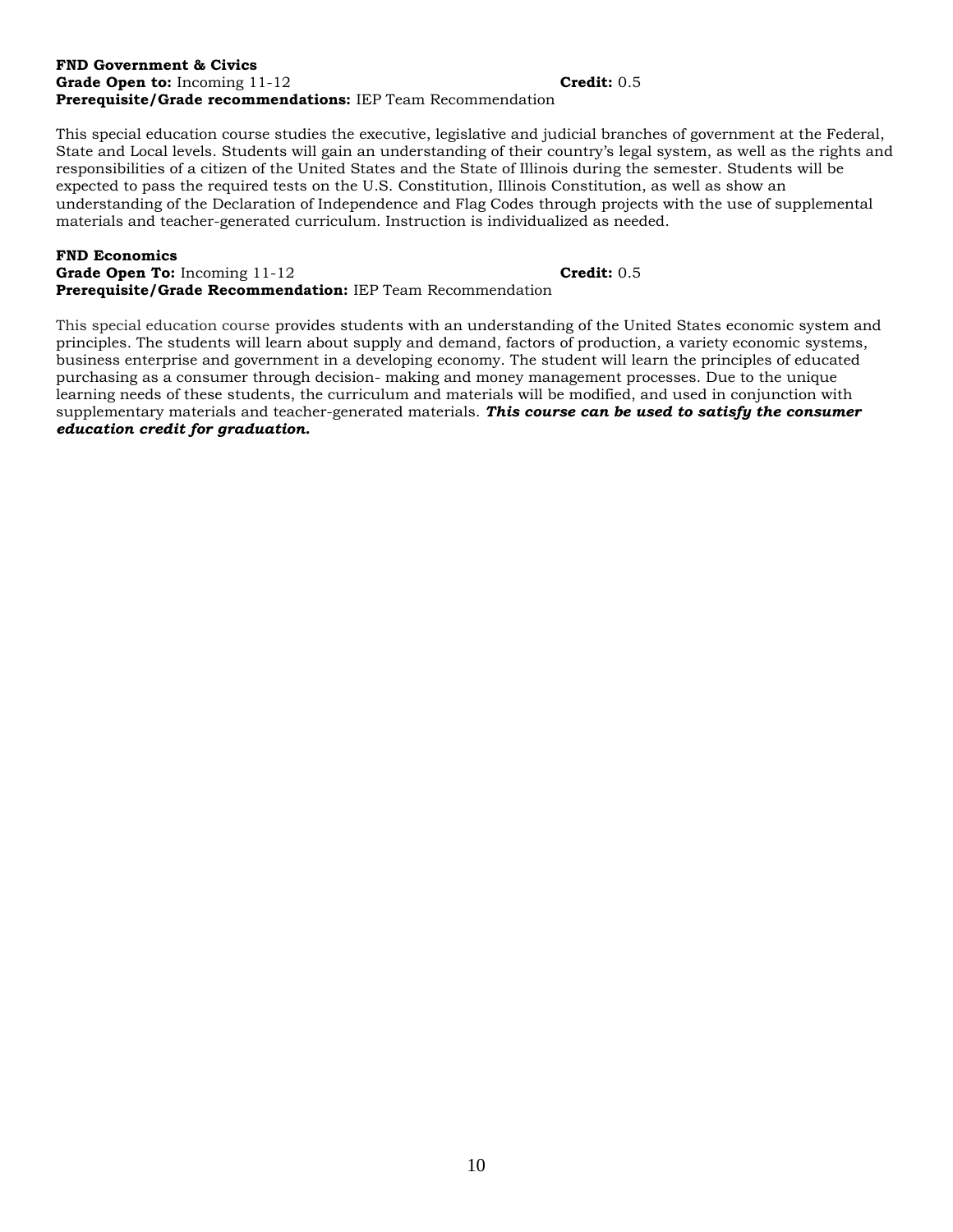## **Plainfield District 202 • High School Summer School 2022**

Summer School Information and Application materials are available from the following web site: [www.psd202.org](http://www.psd202.org/) or High School websites

#### **REGISTRATION DEADLINE: May 9, 2022 Session I (Semester 1): June 6- June 29, 2022 Session II (Semester 2): July 5 – July 27, 2022**

Below is the list of the courses available for the High School Summer School program for 2022. Courses are offered where there is sufficient enrollment. Tuition payments made for classes that are cancelled due to low enrollment will be refunded to the parent.

|                                    | Credit per | Available | Available  |
|------------------------------------|------------|-----------|------------|
| Course                             | Session    | Session I | Session II |
| Algebra 1                          | 0.5        | x         | x          |
| Algebra 2                          | 0.5        | X         | X          |
| <b>Biology</b>                     | 0.5        | X         | X          |
| Chemistry                          | 0.5        | X         | X          |
| <b>Computer Applications</b>       | 0.5        |           | X          |
| <b>Drivers Education Classroom</b> | 0.5        | X         |            |
| <b>Drivers Education BTW</b>       | 0.0        | X         | X          |
| Economics                          | 0.5        | X         | X          |
| English I                          | 0.5        | X         | X          |
| English II                         | 0.5        | x         | X          |
| English III                        | 0.5        | X         | X          |
| English IV                         | 0.5        | X         | X          |
| Geometry                           | 0.5        | X         | X          |
| <b>ELD Vocabulary Development</b>  | 0.5        | X         | X          |
| Government                         | 0.5        | X         | x          |
| Intro to Computer Technology       | 0.5        | X         |            |
| Physics                            | 0.5        | x         | x          |
| <b>Physical Science</b>            | 0.5        | X         | x          |
| <b>US History</b>                  | 0.5        | X         | X          |
| World History                      | 0.5        | X         | X          |

#### **Summer School Expectations**

- 1. Students must be in their classroom by 8:00 a.m. daily. Students are not allowed to smoke on the grounds or in the building.
- 2. Students should arrive ten (10) minutes before the start of class and should leave the grounds at once after class is dismissed for the day. Students are assigned a designated classroom and will not be allowed to leave the building until class is completed.
- 3. Students who drive must park in the designated student parking area.
- 4. *District 202 Student Handbook* will serve as a guide for summer school. Students who violate school rules will be dropped from summer school. Students are expected to comply with all rules.
- 5. **Daily attendance is mandatory.** A student who accrues more than two (2) days of absence from summer school will be dropped without a refund. An absence is defined as missing one or more hours of class. An absence will be recorded if a student arrives at class after 9:00 a.m. or leaves class before 12:00 p.m. A tardy is any absence less than one hour and will be treated as one-half day of absence. As set forth by the Secretary of State, a Driver Education student will fail upon their second (2nd) absence. **VACATION DAYS AND/OR DAYS OF ILLNESS COUNT AS ABSENCES FROM SUMMER SCHOOL.**
- 6. There are no excused absences from summer school. Parents must call the attendance line **Plainfield North (815) 254- 6014 or Plainfield South (815) 439-5533 by 8:00 a.m.** when their student is not going to be in attendance.
- 7. Students should dress properly while attending summer school. Please refer to the *District #202 Student/Parent Handbook*.

**Failure to comply with these rules will result in dismissal from summer school, a loss of credit, and no refund.**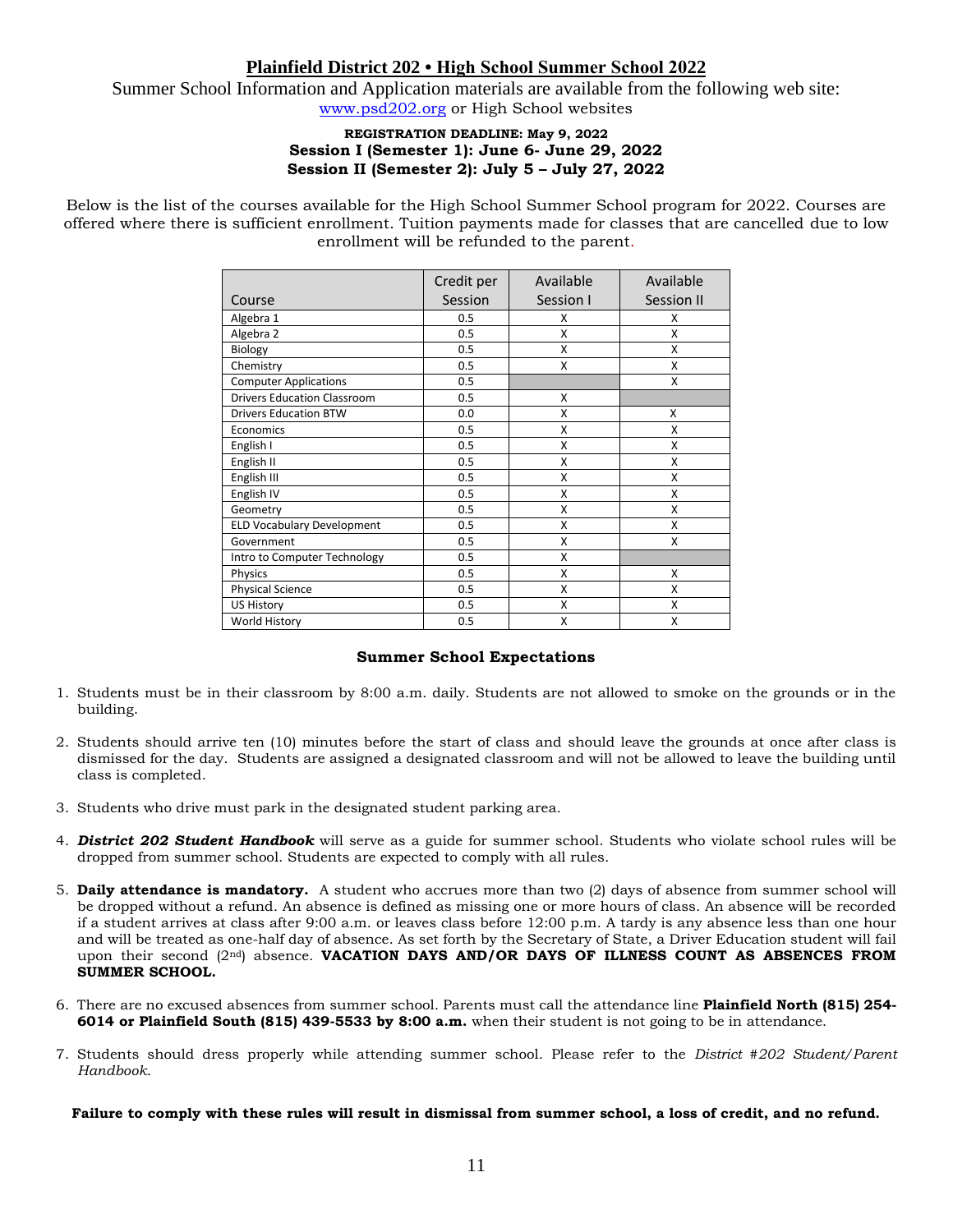**Plainfield District 202 High School 2022 Summer School Registration Form** Student: \_\_\_\_\_\_\_\_\_\_\_\_\_\_\_\_\_\_\_\_\_\_\_\_\_\_\_\_\_\_\_\_\_\_\_\_\_\_\_\_\_\_\_\_\_\_\_ Student's Dist. 202 ID Number:\_\_\_\_\_\_\_\_\_\_\_\_\_\_\_\_\_ Date of Birth (MM/DD/YYYY \_\_\_\_\_\_\_\_\_\_\_\_\_\_\_\_\_\_\_\_\_\_\_\_\_\_\_\_\_\_\_\_\_\_\_\_\_\_\_\_\_\_ Gender: M F Non-binary Name of current school: \_\_\_\_\_\_\_\_\_\_\_\_\_\_\_\_\_\_\_\_\_\_\_\_\_\_\_\_\_\_\_\_\_\_\_\_\_\_\_\_\_\_\_\_\_ Current Grade: \_\_\_\_\_\_\_\_\_\_\_\_\_\_\_\_\_\_\_ **Parent/Guardian Information** Parent/Guardian(s): \_\_\_\_\_\_\_\_\_\_\_\_\_\_\_\_\_\_\_\_\_\_\_\_\_\_\_\_\_\_\_\_\_\_\_\_\_\_\_\_\_\_\_\_\_\_\_\_\_\_\_\_\_\_\_\_\_\_\_\_\_\_\_\_\_\_\_\_\_\_\_\_\_\_\_\_\_\_\_\_\_\_\_\_\_\_ Address: \_\_\_\_\_\_\_\_\_\_\_\_\_\_\_\_\_\_\_\_\_\_\_\_\_\_\_\_\_\_\_\_\_\_\_\_\_\_\_\_\_\_\_\_\_\_\_\_\_\_\_\_\_\_\_\_\_\_\_\_\_\_\_\_\_\_\_\_\_\_\_\_\_\_\_\_\_\_\_\_\_\_\_\_\_\_\_\_\_\_\_\_\_\_\_\_ City: \_\_\_\_\_\_\_\_\_\_\_\_\_\_\_\_State:\_\_\_\_\_\_\_\_ Zip Code:\_\_\_\_\_\_\_\_\_ Parent email (req) \_\_\_\_\_\_\_\_\_\_\_\_\_\_\_\_\_\_\_\_\_\_\_\_\_\_\_\_\_\_\_\_ Phone #: \_\_\_\_\_\_\_\_\_\_\_\_\_\_\_\_\_\_\_\_\_\_\_\_\_\_\_\_\_\_\_\_\_\_\_\_\_\_\_\_\_\_\_\_\_\_\_\_\_ Cell Phone Home Phone Work Phone **Emergency Contact Information** Emergency Contact: \_\_\_\_\_\_\_\_\_\_\_\_\_\_\_\_\_\_\_\_\_\_\_\_\_\_\_\_\_\_\_\_\_ Relationship to Student: \_\_\_\_\_\_\_\_\_\_\_\_\_\_\_\_\_\_\_\_\_\_\_\_\_\_ Phone #: \_\_\_\_\_\_\_\_\_\_\_\_\_\_\_\_\_\_\_\_\_\_\_\_\_\_\_\_\_\_\_\_\_\_\_\_\_\_\_\_\_\_\_\_\_\_\_\_\_ Cell Phone Home Phone Work Phone **Course Registration (Session 1: June 6 – June 29 & Session 2: July 5 – July 27) Course Name Repeat Course? Semester Repeating Cost Session 1:** YES/NO *\*math - add \$0.00 workbook fee* **Session 2:** YES/NO *\*math - add \$0.00 workbook fee* **Total Tuition Amount Due:** Form of payment: Check Money Order Cash Visa/Master Card (email required)  $\Box$ **Summer school site attending for classes):**  $\Box$  PNHS or  $\Box$  PSHS **Do you need transportation, if determined eligible?**  $\Box$  YES  $\Box$  NO **NOTE:** If yes, you will be contacted with transportation information or eligibility status. **Did student receive Special Education services in 2021-22:** YES  $\Box$  NO **Did student receive 504 Plan services in 2021-22:** YES NO **Tuition (Only Driver Ed/BTW for current Plainfield students for Summer 2022)** Tuition is due at time of registration. There will be no refunds after the start of the first day of class. Payment can be made by **Check, Money Order, Cash, Visa, or Master Card. Credit card payments must include an email address (above) and will be notified when they can make the payment thru the online payment system.** We will only accept cash or credit card payments after May 9, 2022. **No payment plans or fee waivers are available for summer school. Checks are to be made payable to:** *District 202 High School Summer School* **PLEASE PRINT CLEARLY**

**Cost Per Session:** \$0.00 (District 202 residents) • \$290.00 (non-District 202 residents) **Drivers Education w/Behind the Wheel:** \$300.00 (Dist. 202 residents) • \$400.00 (non-Dist. 202 residents)

Registration forms and tuition payments **due on or before Monday, May 9, 2022**. Registrations can be turned in to your student's high school Curriculum & Instruction Office or mailed to your home high school.

| ~Do Not Write Below – Office Use Only~ |  |              |  |
|----------------------------------------|--|--------------|--|
| Check/MO#/Credit:                      |  | Amount:      |  |
| Date:                                  |  | Received by: |  |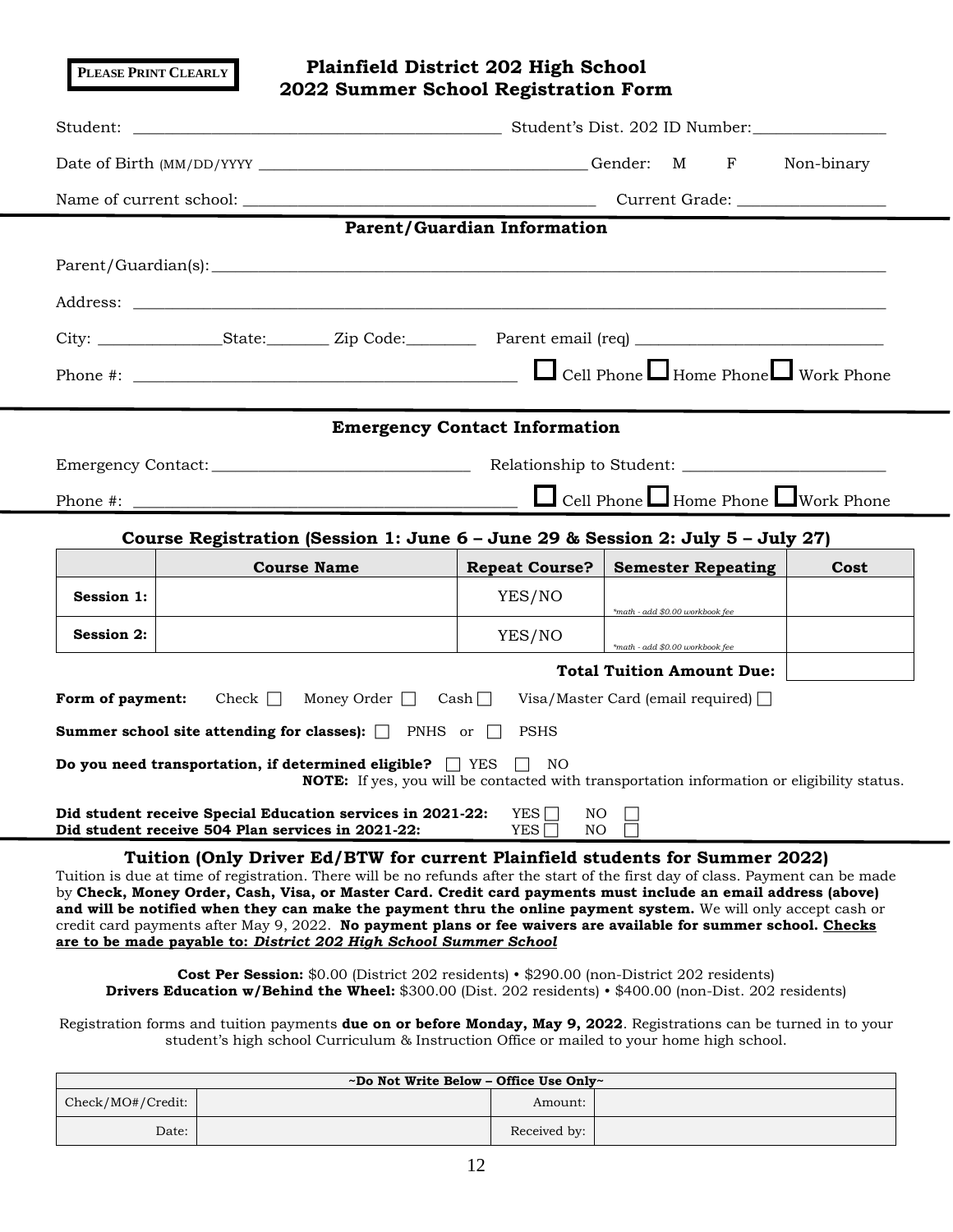### **Plainfield District 202 Summer School Expectations (Return with Registration Form)**

- 1. Students must be in their classroom by 8:00 a.m. daily.
- 2. Students are not allowed to smoke on the grounds or in the building.
- 3. Students should not arrive more than ten (10) minutes before the start of class and should leave the grounds at once after class is dismissed for the day.
- 4. Students that drive must park in the designated student parking area.
- 5. Students should not be in any other part of the building.
- 6. Students will not be allowed to leave the building during the breaks.
- 7. *District 202 Student Handbook* will serve as a guide for summer school. Students who violate school rules will be dropped from summer school. Students are expected to comply with all rules.
- 8. **Daily attendance is mandatory.** A student who accrues more than two (2) days of absence from summer school will be dropped without a refund or credit for the course. An absence is defined as missing one or more hours of class. An absence will be recorded if a student arrives to class after 9:00 a.m. or leaves class before 12:00 p.m. A tardy is any absence less than one hour and will be treated as one-half day of absence. As set forth by the Secretary of State, a Driver Education student will fail upon their second (2nd) absence. **VACATION DAYS AND/OR DAYS OF ILLNESS COUNT AS ABSENCES FROM SUMMER SCHOOL. A Doctor's note does not excuse an absence.**
- 9. There are no excused absences from summer school. Parents must call the attendance line at **Plainfield North (815) 254-6014 or Plainfield South (815) 439-5533** by 8:00 a.m. when their student is **not** going to be in attendance.
- 10. Students should dress properly while attending summer school. Please refer to the *District 202 Student Handbook*.

Failure to comply with these rules will result in dismissal from summer school, a loss of credit, and no refund.

I have read the above rules and have agreed to abide by them, or risk being dropped from summer school with a grade of "F". No refund will be issued.

| Print Student Name       |                                                                                                                         |  |
|--------------------------|-------------------------------------------------------------------------------------------------------------------------|--|
| Student ID Number        | <u> 1989 - Johann John Stone, mars et al. 1989 - John Stone, mars et al. 1989 - John Stone, mars et al. 1989 - Joh</u>  |  |
| Student Signature        | <u> The Communication of the Communication of the Communication of the Communication of the Communication of the Co</u> |  |
| Print Parent Name        |                                                                                                                         |  |
| Parent Signature         |                                                                                                                         |  |
| Date                     |                                                                                                                         |  |
| Student's Current School |                                                                                                                         |  |

# **NOTE: THIS FORM MUST BE COMPLETED AND RETURNED WITH YOUR SUMMER SCHOOL APPLICATION FORM**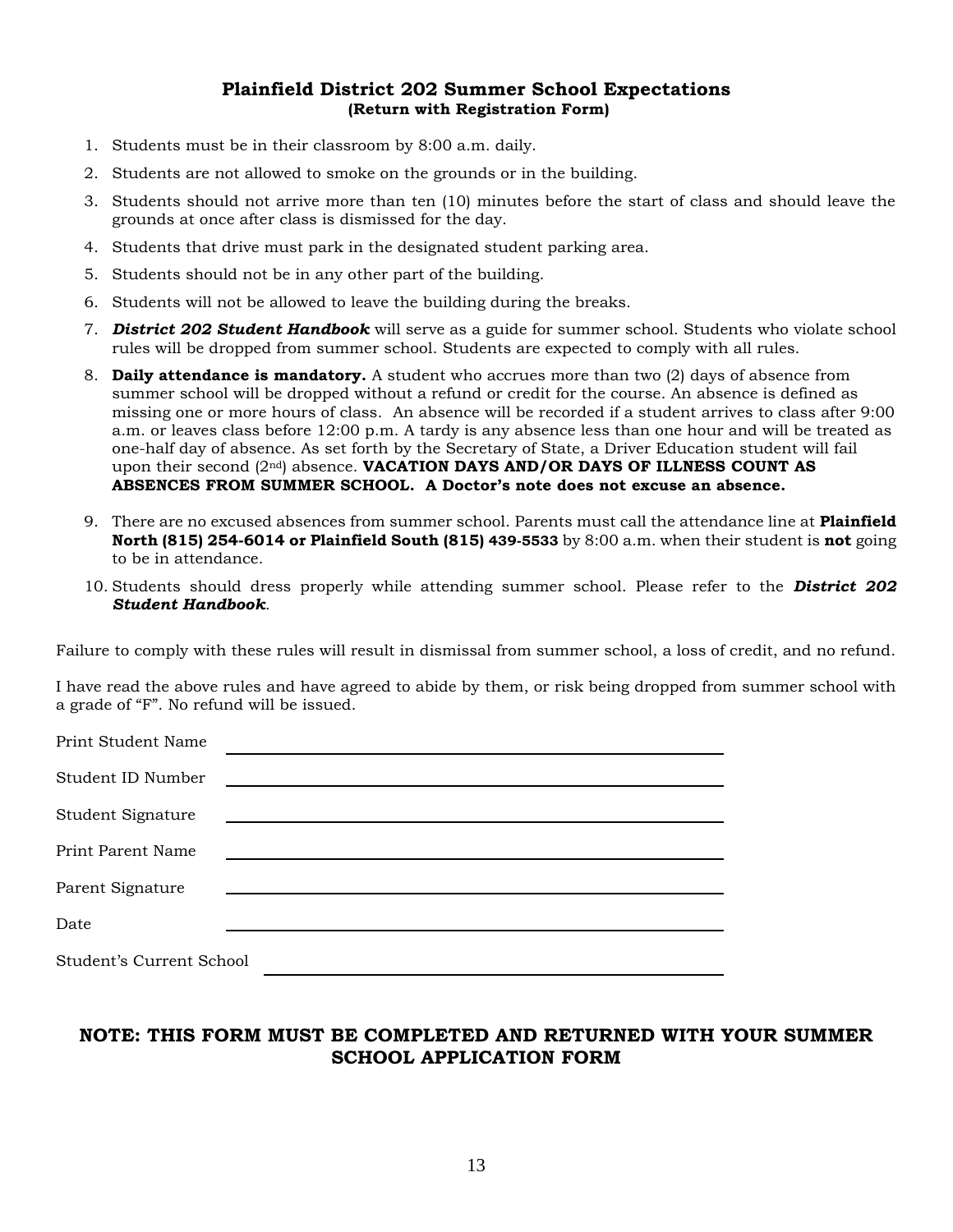# **Computer, Internet and Electronic Mail – User Agreement Plainfield School District #202**

Note: A signed copy of this form must be returned with a student's high school summer school application. Students will not be allowed to use district computer equipment without a signed form on file.

All use of the Internet shall be consistent with the District's goal of promoting educational excellence by facilitating resource sharing, innovation, and communication. This Agreement does not attempt to state all required or proscribed behavior by the user. It is intended to serve as a summary of the Board of Education's policy entitles "Acceptable Use of Plainfield Community Consolidated School District 202 Computer Network, Electronic Mail, and the Internet: Administrative Procedures" (File: INA.AP). If you want to read this policy in its entirety, it is available at each school campus as well as the District Administrative Center. **The failure of any user to follow the terms of the**  *"User Agreement"* **will result in the loss of privileges, disciplinary action, and/or appropriate legal action.** The signature(s) at the end of this document is legally binding and indicates the party that signed has read the terms and conditions carefully and understands their significance.

- 1. Acceptable Use Access to the District's electronic network must be (a) for the purpose of education or research, and be consistent with the educational objectives of the District, or (b) for a legitimate business use.
- 2. Privileges The use of the District's electronic network is a privilege, not a right, and inappropriate use will result in a cancellation of those privileges. The system administrator will make all decisions regarding whether or not a user has violated this *Agreement* and may deny, revoke, or suspend access at any time; his or her decision is final.
- 3. Network Etiquette You are expected to abide by the generally accepted rules of network etiquette.
- 4. No Warranties The District makes no warranties of any kind, whether expressed or implied, for the service it is providing.
- 5. Indemnification The user agrees to indemnify the School District for any losses, costs, or damages, including reasonable attorney fees, incurred by the District relating to, or arising out of, any breach of this *Agreement*.
- 6. Security Network security is a high priority. If you can identify a security problem on the Internet, you must notify the system administrator or building principal. Do not demonstrate the problem to other users. Keep your account and password confidential.
- 7. Vandalism Vandalism will result in cancellation of privileges and other disciplinary action. Vandalism is defined as any malicious attempt to harm or destroy data of another user, the Internet, or any other network.
- 8. Telephone Charges The District assumes no responsibility for any unauthorized charges or fees, including telephone charges, long-distance charges, per-minute surcharges, and/or equipment or line costs.
- 9. Copyright Web Publishing Rules Copyright law and District policy prohibit the republishing of text or graphics found on the Web or on District Web sites or file servers, without explicit written permission.
- 10. Use of Electronic Mail The District's electronic mail system and its constituent software, hardware, and data files, are owned and controlled by the School District. The School District provides e-mail to aid students and staff members in fulfilling their duties and responsibilities, and as an education tool.

As outlined in Board policy and administrative procedures (File: INA), copies of which are available in the main office of each school, the following are not permitted:

- Violating any Federal, State, or local laws.
- Sending or displaying offensive messages or pictures.
- Using obscene language.
- Harassing, insulting, or attacking others.
- Damaging computers or the District's computer network, including the introduction of viruses designed to corrupt systems, files, and/or other resources.
- Using others' passwords.
- Trespassing in others' folders, work, or files.
- Intentionally wasting limited resources.
- Employing the District's computer network for commercial purposes.
- Political lobbying.

I have read this *User Agreement*. I understand that access is designed for educational purposes and that the District has taken precautions to eliminate controversial material. However, I also recognize it is impossible for the District to restrict access to all controversial and inappropriate materials. I will hold harmless the District, its employees, agents, or Board members, for any harm caused by materials or software obtained via the network. I accept full responsibility for supervision if and when my child's use is not in a school setting. I have discussed the terms of this *Agreement* with my child.

Please check "YES" if you allow your child to have access to the District Computer Network and the Internet or "NO" if you do not want to allow your child access to the District Computer Network and the Internet.

| <b>Student's Signature:</b>           | Date of Birth: |
|---------------------------------------|----------------|
| <b>Student's Name (Please Print):</b> | Student ID#:   |
| School:                               | Grade:         |
| <b>Parent/Guardian Signature:</b>     | Date:          |

**YES – Permission granted for my student to use the District Computer Network and assess to the Internet**

**NO – Permission denied for my student to use the District Computer Network and assess to the Internet**

**Home Address:**

**Home Telephone ( ) Work Telephone: ( )**